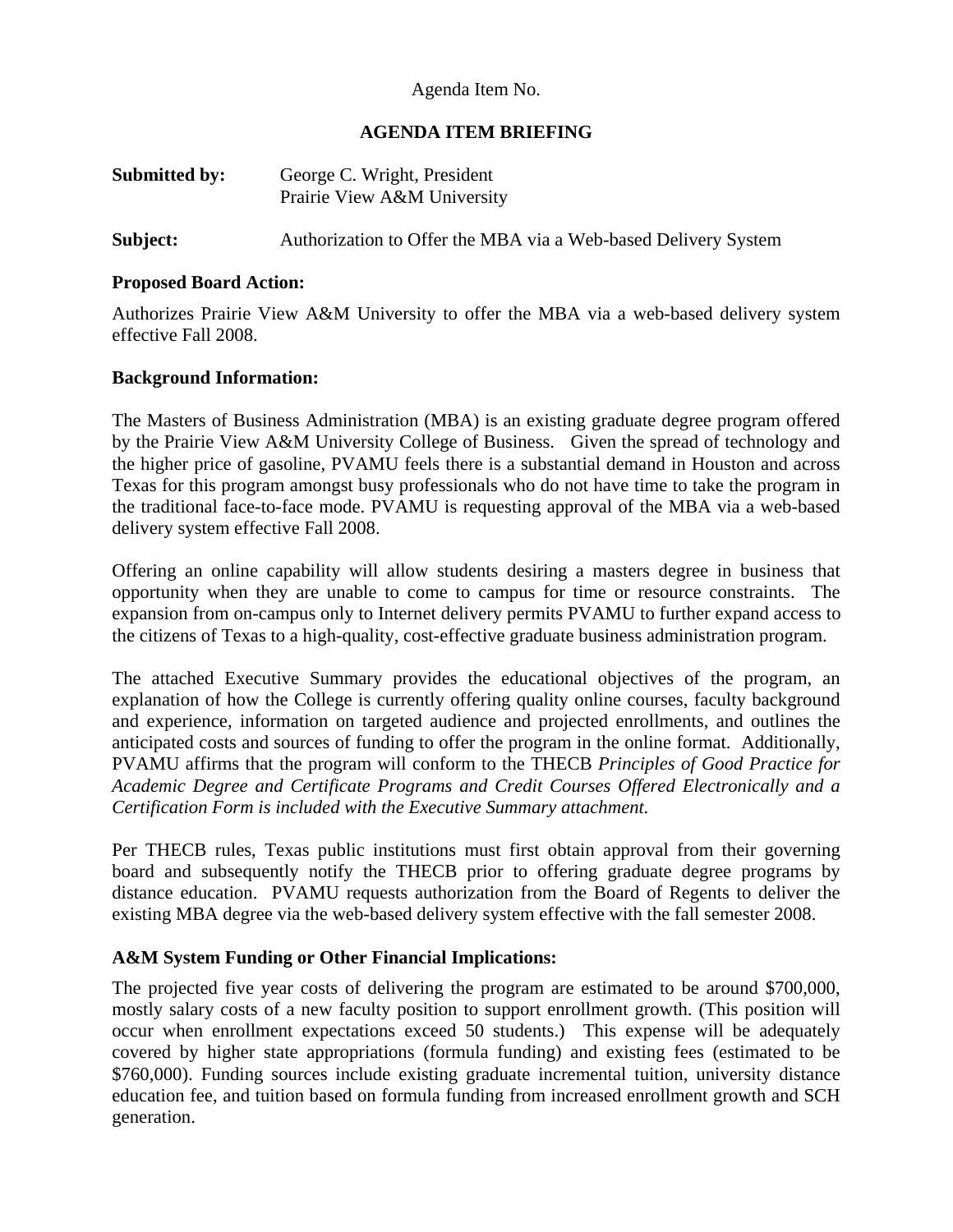Agenda Item No.

### **PRAIE VIEW A&M UNIVERSITY**

Office of the President April 9, 2008

Members, Board of Regents The Texas A&M University System

Subject: Authorization to Offer the MBA via a Web-based Delivery System

I recommend adoption of the following minute order:

**"Having complied with all of the requirements of the Texas Higher Education Coordinating Board, Prairie View A&M University is hereby authorized to offer the Master of Business Administration (MBA) via a webbased delivery system, effective Fall 2008.** 

**The Board of Regents finds that the program offerings authorized by this minute order are within the role and scope and capacity of the institution and will benefit students."** 

Respectfully submitted,

# [ORIGINAL SIGNED BY]

George C. Wright, President

#### **Approval Recommended: Approved for Legal Sufficiency:**

# [ORIGINAL SIGNED BY] [ORIGINAL SIGNED BY]

Michael D. McKinney Jay Kimbrough

# \_\_\_\_\_\_\_\_\_\_\_\_\_\_\_\_\_\_\_\_\_\_\_ \_\_\_\_\_\_\_\_\_\_\_\_\_\_\_\_\_\_\_\_\_\_\_\_\_

Chancellor Deputy Chancellor and General Counsel

\_\_\_\_\_\_\_\_\_\_\_\_\_\_\_\_\_\_\_\_\_\_\_ [ORIGINAL SIGNED BY]

Frank B. Ashley III Vice Chancellor for Academic Affairs

#### \_\_\_\_\_\_\_\_\_\_\_\_\_\_\_\_\_\_\_\_\_\_\_ [ORIGINAL SIGNED BY]

B. J. Crain Associate Vice Chancellor for Budgets and Accounting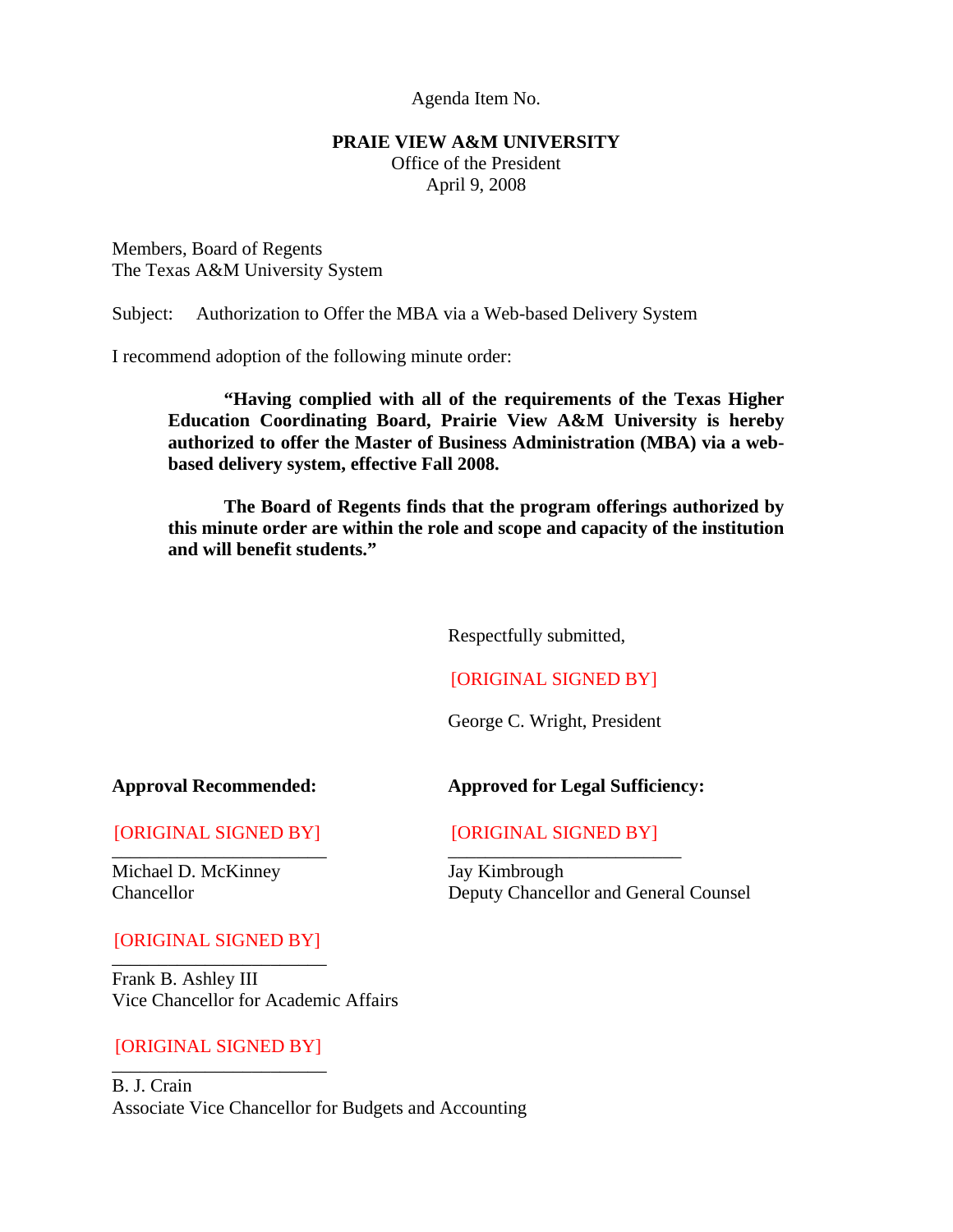# Prairie View A&M University College of Business

# **Proposal to offer the MBA Delivered via the Internet EXECUTIVE SUMMARY**

Prairie View A&M University requests expanded authority to offer the Master of Business Administration (MBA) via web-based delivery system. Internet based computer mediated instruction will be used. The College of Business (COB) currently offers the MBA program to oncampus students. The primary objectives of the degree delivered online include: 1) To provide a degree program that is accessible, satisfying and meets the educational needs of professionals in the business community in the Greater Houston region and Texas; 2) To create and nurture a high quality learning environment that encourages the discovery, integration and application of management principles and scholarship; 3) To advance management education that is ethical and oriented globally through a nationally accredited program and assessment of learning; 4) To provide administrative support that complements the on-campus services and procedures of the Graduate School at PVAMU.

Over the past six years, the MBA program has steadily grown in enrollment from 100 students to over 160 students. Academically qualified faculty members with doctoral degrees from some of the best graduate programs in the country teach students using a variety of pedagogical methods. Almost all faculty members use technology in the classroom and the Web CT platform. Some of the courses are already taught online, and others in hybrid mode. Widespread availability of high speed Internet connection provides continuous access

Offering an online capability will allow students desiring a masters degree that opportunity when they are unable to come to campus. The expansion from on-campus only to Internet delivery permits PVAMU to further expand access to the citizens of Texas to a high-quality, cost-effective graduate business administration program.

Recruiting busy professionals with undergraduate degrees in business or in other areas who live in the Greater Houston area are the target audience for this online program. The competition for this segment of adult student population is growing with for-profit players like University of Phoenix and others offering online MBA programs in Houston. PVAMU's MBA has a distinct edge over these players. Not only is the COB accredited with AACSB International, the gold standard for business school accreditation, the PVAMU program is also priced reasonably. The total cost of a PVAMU program (in-state tuition is approximately \$9,900) is significantly below the cost of similar programs in Houston. The COB presently has a faculty body sufficient to handle additional teaching in the online MBA program. However, a new faculty position will be added when the enrollment exceeds 50 students. Since, this is an existing program the same high quality curriculum will be used.

Initial one-time costs for the program are estimated to be below \$50,000, including costs of course development, and software. These investments will allow the COB faculty to develop for online instruction twelve graduate (required and elective) courses. The recurrent annual costs that include personnel (student support) and bandwidth usage are estimated to be in the \$8,000 range. The projected five year costs of delivering the program are estimated to be around \$700,000, mostly salary costs of a new faculty position to support enrollment growth. On the revenue side, this